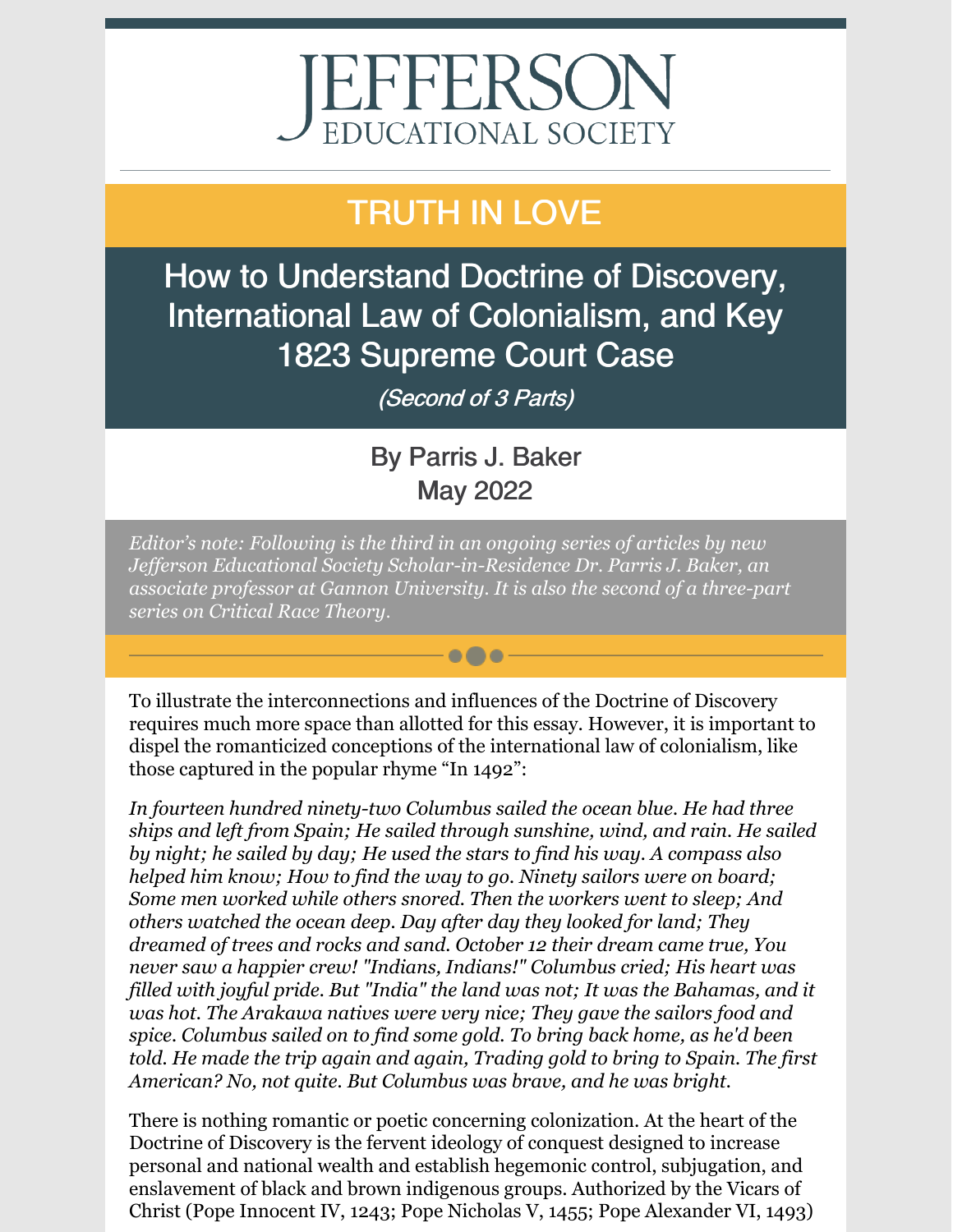the Doctrine of Discovery and the concomitant International Laws of Colonialism guided the exploration, seizure, and exploitation of non-European territories and subjugated the sovereign powers of inhabiting indigenous people groups.

Robert Miller, a professor at Lewis & Clark Law School, identifies 10 tenets of the Doctrine of Discovery: (1) First discovery – the first European country to discover lands unknown to other Europeans acquired property and sovereign rights over the lands and the indigenous people groups. (2) A European country had to permanently occupy and possess discovered territories. (3) Property right of preemption – the sole right to buy the land from the indigenous inhabitants. (4) After first discovery, indigenous nations lost full property rights and only retained occupancy rights. They could only sell land to the European government with preemptive rights. (5) Limited sovereign and commercial rights – could only interact legally with the discovery government.

They continued. (6) Contiguity – When two European countries had contiguous settlements the land rights extended to the halfway point between the settlements. (7) Terra Nullius – land deemed empty or void, even if occupied by indigenous persons, if the property is not being used in a manner approved or recognized by a European legal system. (8) Non-Christians were not deemed to have the same rights to land sovereignty and self-determination as Christians. (9) European standards of what constituted civilization were superior to non-Christian natives. Belief that God directed Europeans to bring Christian civilization, religion, and education to the barbaric, ignorant infidels. (10) Conquest – Europeans could secure property and sovereign rights by military takeovers or by making first discovery.

From the 15th through 20th centuries various militaries and mercenaries from Spain, France, Holland, and England were charged with defending the cause of Christ and advancing the interests and profits of said kingdoms. Papal jurisdiction justified the premise of conquest to establish the universal Christian commonwealth, to defend Christianity against the barbarians and the infidels and, when possible, to convert indigenous people to Christianity.

With the conversion of indigenous people arose a new problem: Are all Christians created equal? To address the question of equality, Pope Alexander VI, in 1496 sanctioned the statute, limpieza de sangre, initially instituted by Spain and Portugal, to distinguish "Old Christians" from "New Converts" (Muslim and Jews). The literal translation of limpieza de sangre is "cleanliness of blood" or "purity of blood." This method of social stratification, one of the first instances of establishing race and class distinctions, granted Old Christians status, prestige, and privileges not extended to the "New Converts."

The intersections of power, pigmentation, and privilege had been birthed. White supremacy, as an ideology, can be traced to the Crusades in Muslin-controlled territories and in the Protestant colonization of Ireland. According to historian Roxanne Dunbar-Ortiz, "The institutions of colonialism and methods for relocation, deportation, and expropriation of land had already been practiced, if not perfected, by the end of the 15th century." (p.33) The structures of a racial caste system became the framework of Great Britain's colonization of North America.

The Doctrine of Discovery directed the colonization, dispossession, and divestiture of existing people and their land. Moreover, the doctrine condoned the near genocide of entire first nation societies and the elimination of the human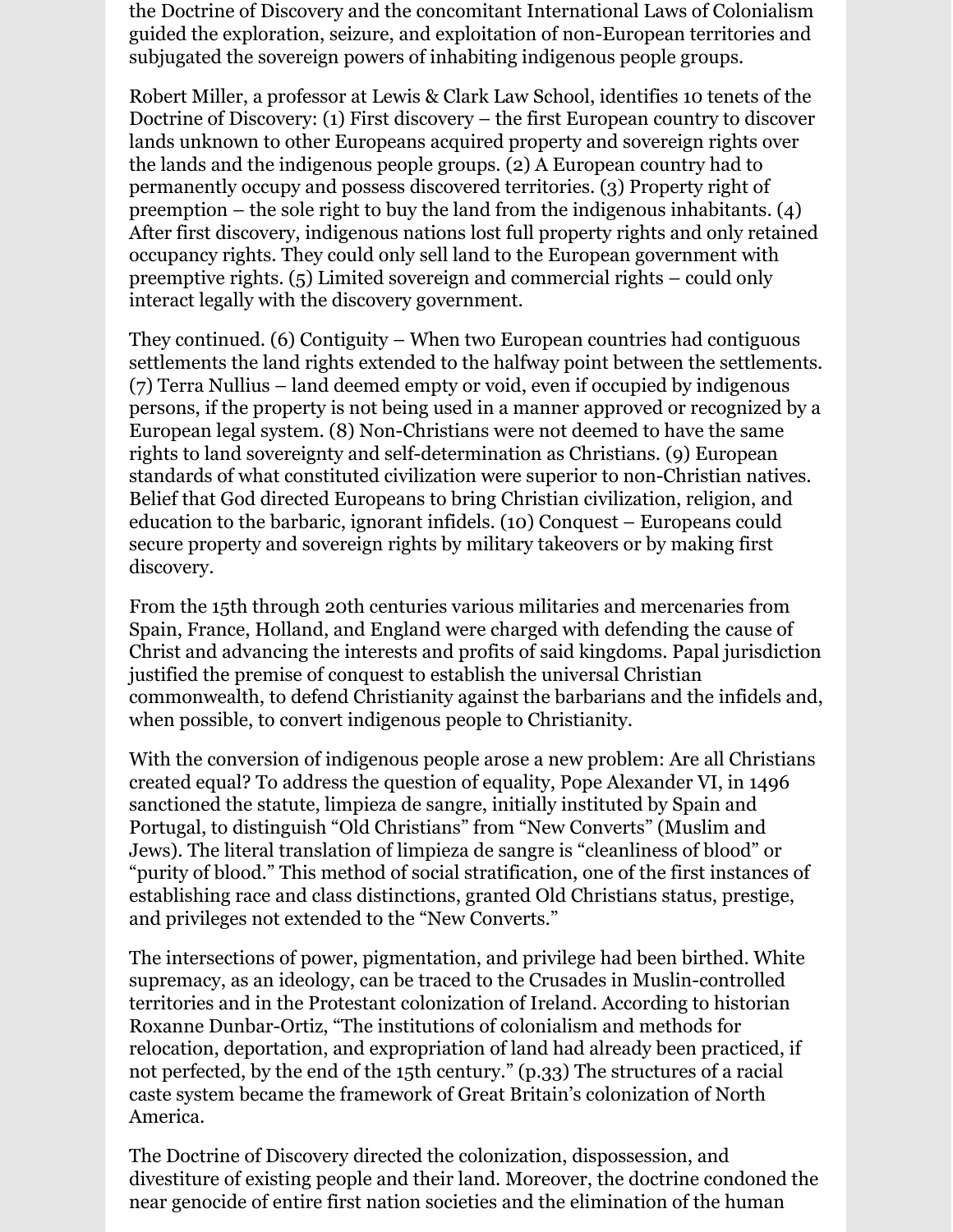and civil rights of indigenous people of the West Indies and North and South America. David E. Stannard in his "American Holocaust: Columbus and the Conquest of the New World," wrote, "Elie Wiesel is right: the road to Auschwitz was being paved in the earliest days of Christendom. But another conclusion now is equally evident: on the way to Auschwitz the road's pathway led straight through the heart of the Indies and of North and South America."

The significance of the Doctrine of Discovery was legally established in Johnson & Graham's Lessee v. McIntosh, (1823): 1. When the United States became independent from Great Britain, the American federal government assumed the powers of preemption over Indian lands. The ruling of this U.S. Supreme Court case was based on the tenets of the Doctrine of Discovery. Land purchased from the Piankeshaw Indian Tribe by Thomas Johnson in 1775 and subsequently bequeathed to his heirs was sold by Congress to William McIntosh in 1818.

The Johnson heirs sued McIntosh to recover property rights. The unanimous decision was that the Piankeshaw Indian Tribe did not have the right to sell to Thomas Johnson and therefore the land purchase was invalid. Moreover, McIntosh's claim was superior because the purchase was made from the preemptive government. Chief Justice Marshall ruled that the federal government had the sole right of negotiation with the Piankeshaw Indian Tribe.

Part 3 will discuss dismantling racist systems.

#### ABOUT THE AUTHOR

Dr. Parris J. Baker is an Associate Professor at Gannon University, where he is the Social Work, Mortuary Science and Gerontology Program Director. An alumnus of Gannon, Baker received his graduate degree from Case Western Reserve University, Jack, Joseph, & Morton Mandel School of Applied Social Sciences and his doctorate from the University of Pittsburgh,



School of Social Work. Presently, Baker serves as the Senior Pastor of Believers International Worship Center, Inc. He is married and has five children.

Dr. Baker can be reached at: baker002@gannon.edu.

#### **References & Suggested Readings**

Dunbar-Ortiz, R. (2014). *An indigenous peoples' history of the United States.* **Boston: Beacon Press.** 

Marzollo, Jean. (1991). In 1492. Scholastic.

Miller, R. J. The International Law of Colonialism: A Comparative Analysis. *Lewis llllll& Clark School Legal Research Paper Series, Paper No. 2011-23.*

Papal Encyclicals Online. It is available [here](https://www.papalencyclicals.net/). Retrieved on May7, 2022.

- *llll*a. Pope Innocent IV *Qui iustis causis*
- *llllb.* Pope Nicolas V *Romanus Pontifex*
- *llll*c. Pope Alexander VI *Inter Caetera*